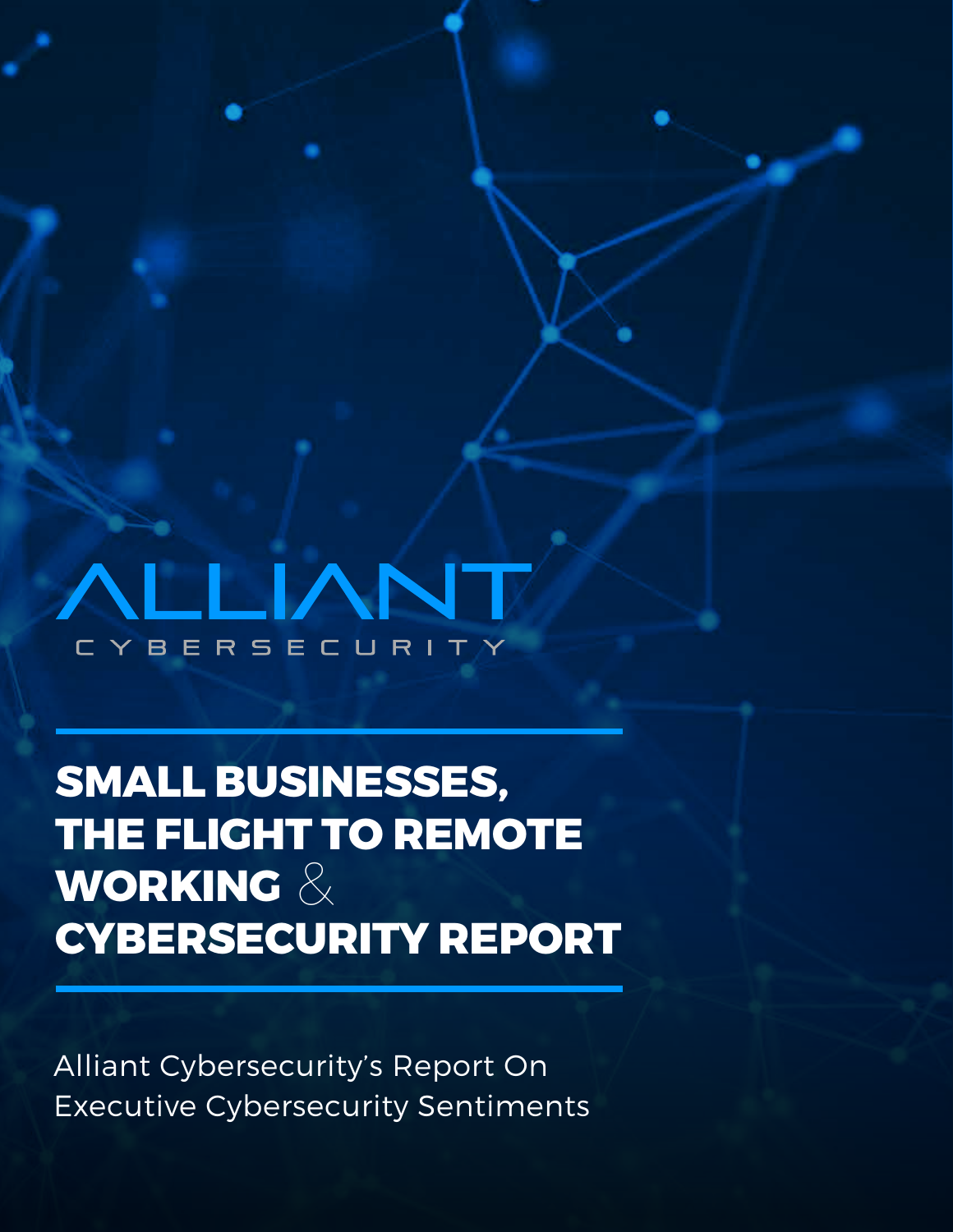



#### CYBERSECURITY PRESIDENT, ALLIANT CYBERSECURITY **RIZWAN VIRANI**

Never before have we seen such a dramatic shift in the flow of data and sensitive information for businesses. As the world has been shocked into isolation due to the coronavirus pandemic, businesses of all sizes are forced to upend work as they know it in order to comply with social distancing mandates – which some estimates say could last until 2021/2022. With so many businesses rapidly switching to remote work for the foreseeable future, we are facing unprecedented vulnerabilities, especially for small to medium-sized businesses lacking telecommuting experience.

Remote work presents new considerations for everything cybersecurity. While large corporations have entire departments dedicated to these systems, SMBs are often lacking the knowledge and ability to have similarly robust protections in place. As such, we wanted to analyze just how vulnerable these businesses are and whether or not senior decision makers in charge are ready to address new cybersecurity considerations. This report found respondents feel confident in their efforts to mitigate cyberattacks, but upon further investigation this sentiment is ultimately unfounded.

These senior decision makers are vastly underestimating the opportunities for hackers to capitalize on the increased spread of information via cyber channels. Vulnerabilities are prevalent through a plethora of work channels, take the popular videoconferencing platform, Zoom which came under fire for poor data privacy and user security practices at the beginning of this remote work wave. Since then major institutions such as the New York City school district, Google and even SpaceX have all banned the platform due to concerns.

Those responsible for the well-being of businesses across the country need to take a step back and reassess their own internal capabilities to protect sensitive information. At the end of the day these findings clearly showcase the need for businesses to take the offensive, and not remain complacent in what may be a defining moment for cybersecurity resiliency over the next twelve months.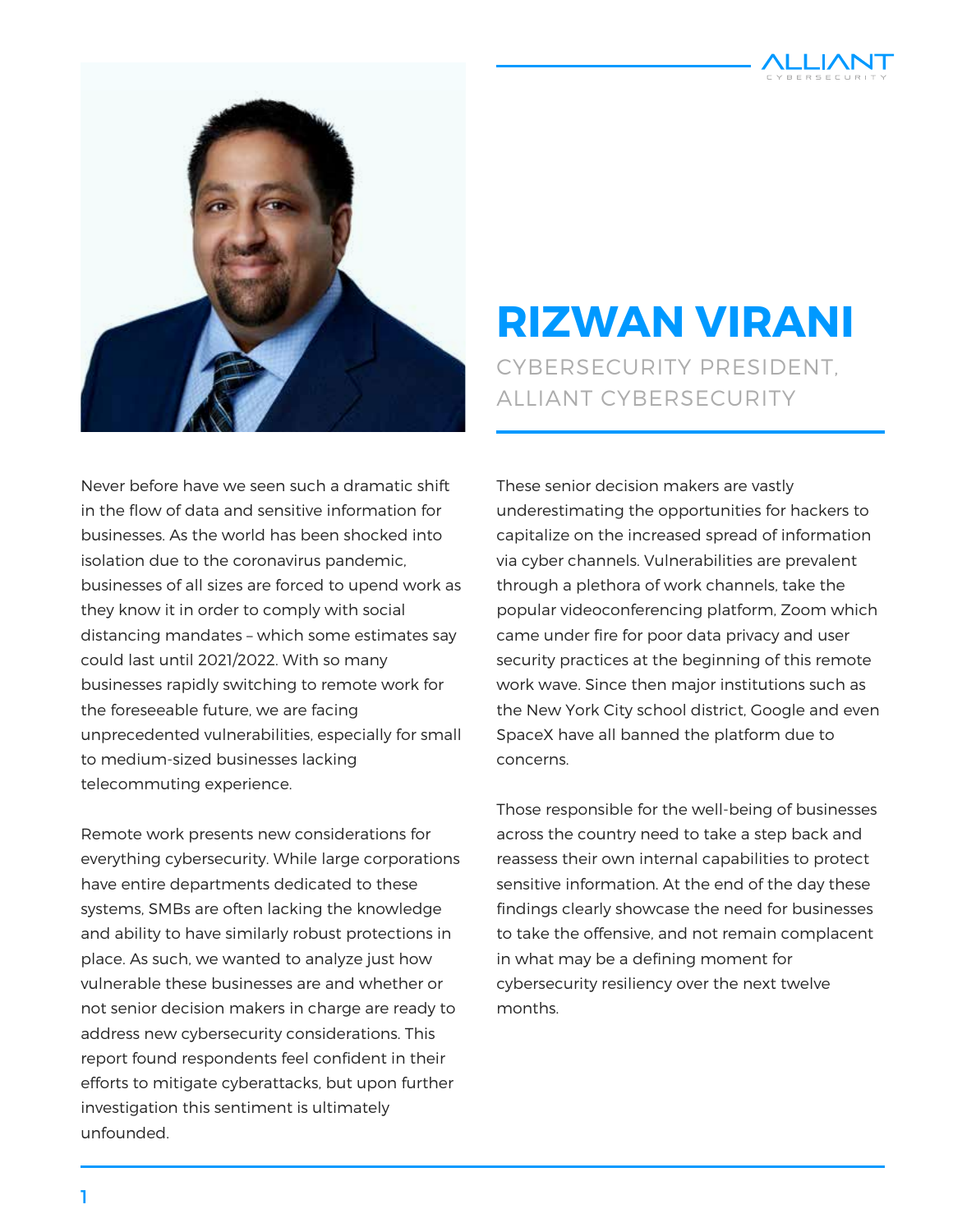### **THE MAD DASH TO AN UNKNOWN WORLD OF TELECOMMUTING**

As cities across the U.S. have gone into lockdown due to the coronavirus pandemic, we've seen an unprecedented flight to remote working in industries that have either little or no experience with this workflow.





Even with their lack of prior experience, respondents have high levels of confidence that their organization is working to mitigate potential cybersecurity threats and attacks.

Begging the question, is this confidence unfounded or backed by plans and initiatives?

#### **EXECUTIVE CONFIDENCE IN MITIGATING CYBERSECURITY THREATS**

| Very confident       |     |
|----------------------|-----|
|                      |     |
|                      | 45% |
|                      |     |
|                      |     |
|                      |     |
| Not at all confident |     |
|                      |     |

*[Base: All Senior Decision Makers in SMBs who have transitioned to remote working since COVID-19 outbreak]*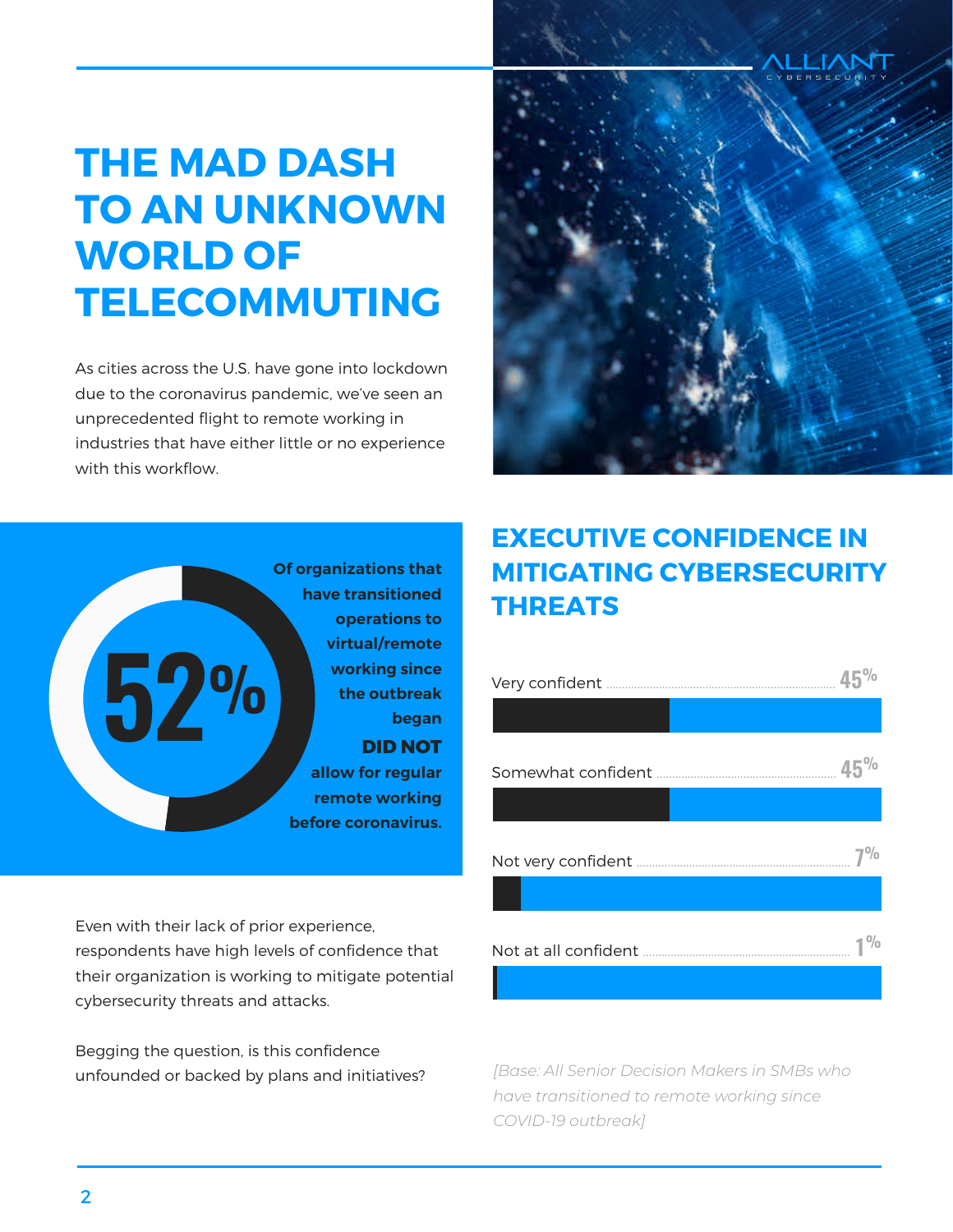

#### **BRINGING REMOTE WORK BACK TO REALITY**

While respondents feel confident in their cybersecurity competency, upon further scrutiny many are missing the necessary actions to protect their business.

**In fact, more than 1 in 5 (22%) senior decision makers agree that their organization transitioned to remote working**



**WITHOUT a clear policy to mitigate or prevent cybersecurity threats/attacks.**

Even further, respondents agree that their organization is:

At an increased risk for a cyberattack ............................................................................ **17%**

**ORAN DESCRIPTION** 

| Would not know how to respond |  |
|-------------------------------|--|
|                               |  |
|                               |  |









Many senior decision makers simply haven't come to the reality with their cybersecurity capabilities.

Just 10% agree they're scared it's only a matter of time until their organization experiences a

cyberattack, but **almost 1 in 7 (13%) agree their organization has already experienced at least one cyberattack they are aware of.**



*[Base: All Senior Decision Makers in SMBs who have transitioned to remote working since COVID-19 outbreak]*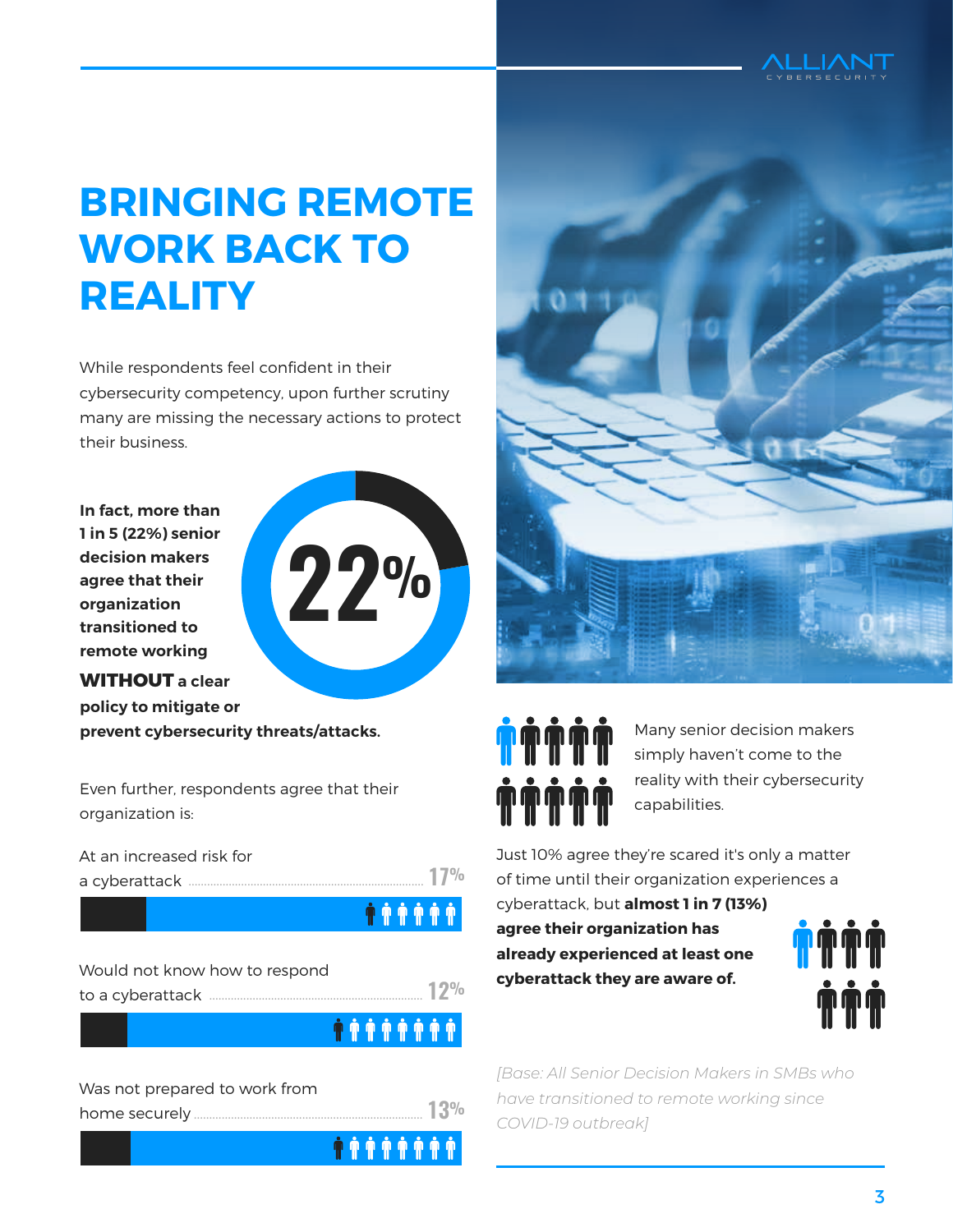# **THE FUTURE OF SECURE REMOTE WORK**

Social distancing measures could stay in place until 2021/22 meaning cyber-working will continue to be the method businesses must consider how to combat threats immediately.

Respondents agree that their organization needs to:

| Be better prepared to handle a scenario like this in        |  |
|-------------------------------------------------------------|--|
|                                                             |  |
| Implement clear remote work policies to secure our business |  |

override fun onPageScrollStat

override fun onPageSelected selectedTag = pastrian

miai/ avost getTabAt(selectedVap) anTabilavonis JubHode - TabLayout.A vout, taburavity' = TabLayou! mT

١ì

displayViewPager(package) ptayyiennes<br>advisc = PackagePage er.agencer<br>LupportfragmentMant packageResult,<br>bundleResult)<br>t/osContChanges(context:

interpolbar()

*[Base: All Senior Decision Makers in SMBs who have transitioned to remote working since COVID-19 outbreak]*

"Investment in cybersecurity can often feel like a daunting task for small business owners but it's not something that can be overlooked," said Virani. "Only a tenth of respondents felt they needed to hire a cybersecurity expert, which is far too low when we see companies of all sizes falling victim to hackers on a daily basis. Cybersecurity needs must be a paramount component of any business – whether it be completing cyber risk and resilience reviews, cybersecurity training and awareness programs or at a minimum, developing operational policies and procedures for data security, businesses must be taking these initiatives into consideration. alliantgroup is able to offer these services and act as a resource for those businesses not considering an internal team. We have intimate knowledge of SMBs and can act as an integral partner so business leaders can focus on running their organizations with a peace of mind that data and information is secure."